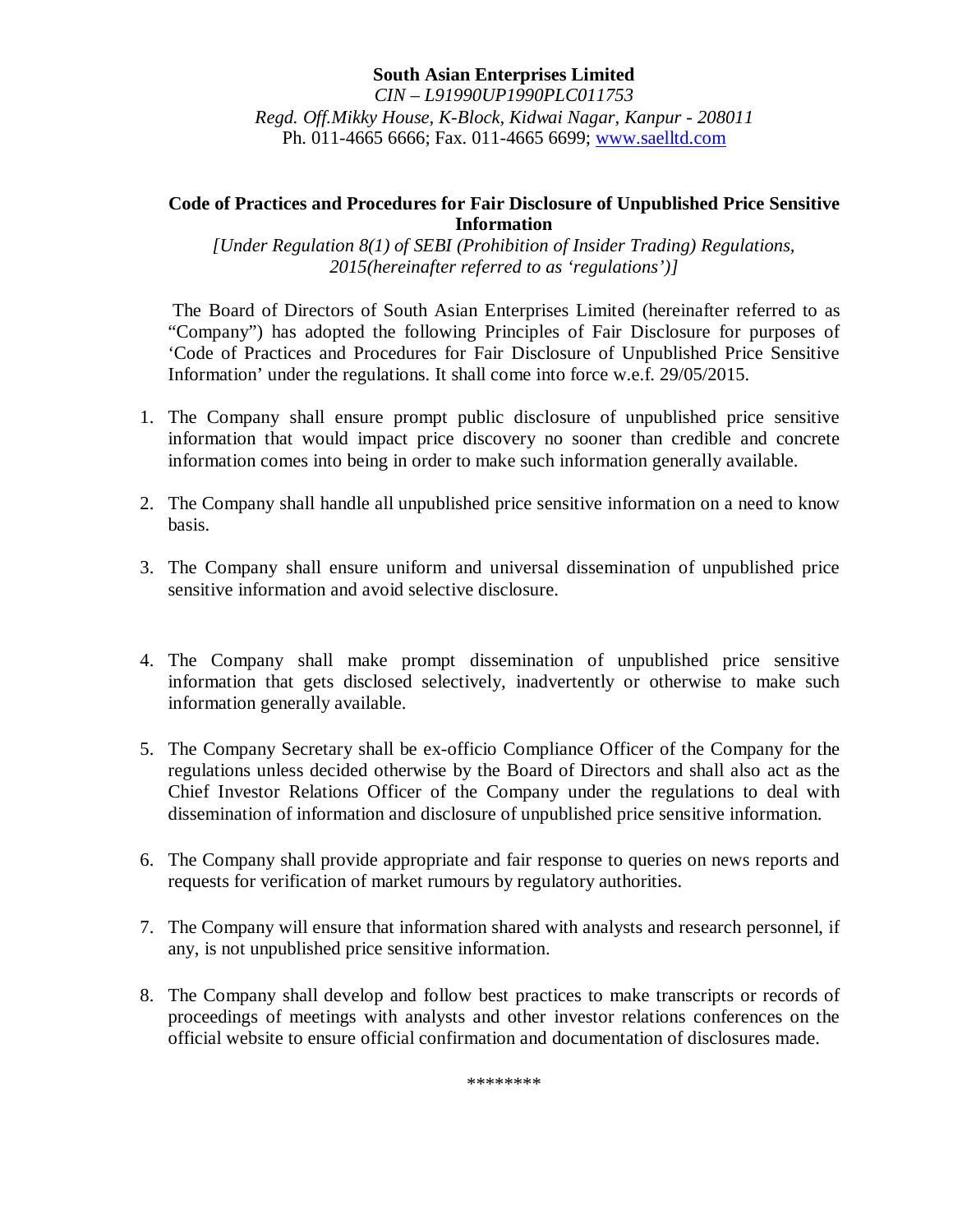# **South Asian Enterprises Limited**

*CIN – L91990UP1990PLC011753 Regd. Off.Mikky House, K-Block, Kidwai Nagar, Kanpur - 208011* Ph. 011-4665 6666; Fax. 011-4665 6699; www.saelltd.com

#### **Code of Conduct to Regulate, Monitor and Report Trading by Insiders**

#### *Introduction*

Regulation 9(1) of SEBI (Prohibition of Insider Trading) Regulations, 2015 (the "Regulations") requires a listed company to formulate a Code of Conduct to Regulate, Monitor and Report Trading by its employees and other connected persons, towards achieving compliance with the said Regulations, adopting the minimum standards, set out in Schedule B to the Regulations.

Accordingly, in supersession of the existing rules of Company in this context, a Code of Conduct to Regulate, Monitor and Report Trading by Insiders (the "Code") for South Asian Enterprises Limited (the "Company") is hereby framed as under –

#### **I. Important Definitions**

- (a) "**Compliance Officer**" means Company Secretary or other officer of the Company so designated, for the time being.
- (b) "**Connected person**" shall generally include Directors, Key Managerial Personnel, Specified Employees and Promoters (referred to as "Designated Persons") who may have access to unpublished price sensitive information; and Immediate Relatives of the above;
- (c) "**generally available information**" means information that is accessible to the public on a nondiscriminatory basis;
- (d) "**insider**" means any person who is:
	- i) a connected person; or
	- ii) in possession of or having access to unpublished price sensitive information;
- (e) "**immediate relative**" means a spouse of a person, and includes parent, sibling, and child of such person or of the spouse, any of whom is either dependent financially on such person, or consults such person in taking decisions relating to trading in securities;
- (f) **"regulations"** means Securities and Exchange Board of India (Prohibition of Insider Trading) Regulations, 2015;
- (g) "**trading**" means and includes subscribing, buying, selling, dealing, or agreeing to subscribe, buy, sell, deal in any securities, and "trade" shall be construed accordingly;
- (h) "**trading day**" means a day on which the recognized stock exchanges are open for trading;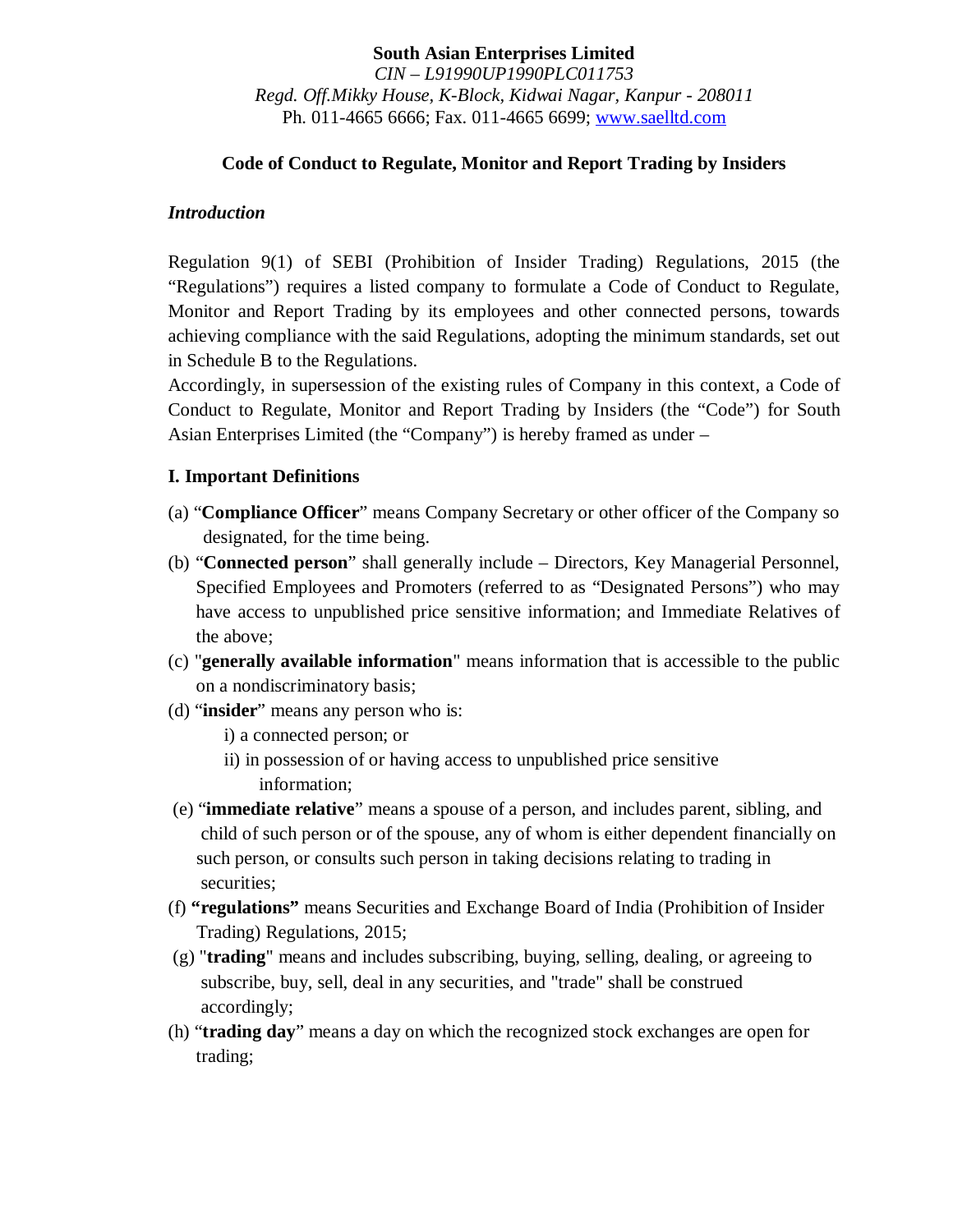(i) "**unpublished price sensitive information**" means any information, relating to a company or its securities, directly or indirectly, that is not generally available which upon becoming generally available, is likely to materially affect the price of the securities and shall, ordinarily include but not restricted to, information relating to the following: –

i. financial results; ii. dividends; iii. change in capital structure; iv. mergers, de-mergers, acquisitions, de-listings, disposals and expansion of business and such other transactions; v. changes in key managerial personnel; and vi. material events in accordance with the listing agreement.

(j) Other terms not specifically defined here shall have the same meaning as assigned under the SEBI (Prohibition of Insider Trading) Regulations, 2015.

## **II. Code**

#### **Reporting**

The Compliance Officer shall report to the Board of Directors ("Board") and in particular, shall provide reports on trading by insiders to the Chairman of the Audit Committee and in its absence to the Chairman of the Board, at such frequency as may be stipulated by the Board from time to time.

#### **Information on a need to know basis & Chinese Wall procedures**

All information shall be handled within the organisation on a need-to-know basis and no unpublished price sensitive information shall be communicated to any person except in furtherance of the insider's legitimate purposes, performance of duties or discharge of his/her legal obligations. Norms for appropriate Chinese Walls procedures and processes will be as under –

- i. To prevent the misuse of confidential information, the Company shall separate those areas of the Company which routinely have access to confidential information, categorized as "inside areas" from those areas which deal with sales/marketing/investment advisory and departments providing support services to customers, categorized as "public areas".
- ii. The employees in the inside area shall not communicate any price sensitive information to any one in public area.
- iii. The employees in inside area may be physically segregated from employees in public area.
- iv. Demarcation of the various departments as inside area may be implemented by the Company.
- v. In exceptional circumstances employees from the public areas may be brought "over the wall" and given confidential information on the basis of "need to know" criteria, under intimation to the Compliance Officer.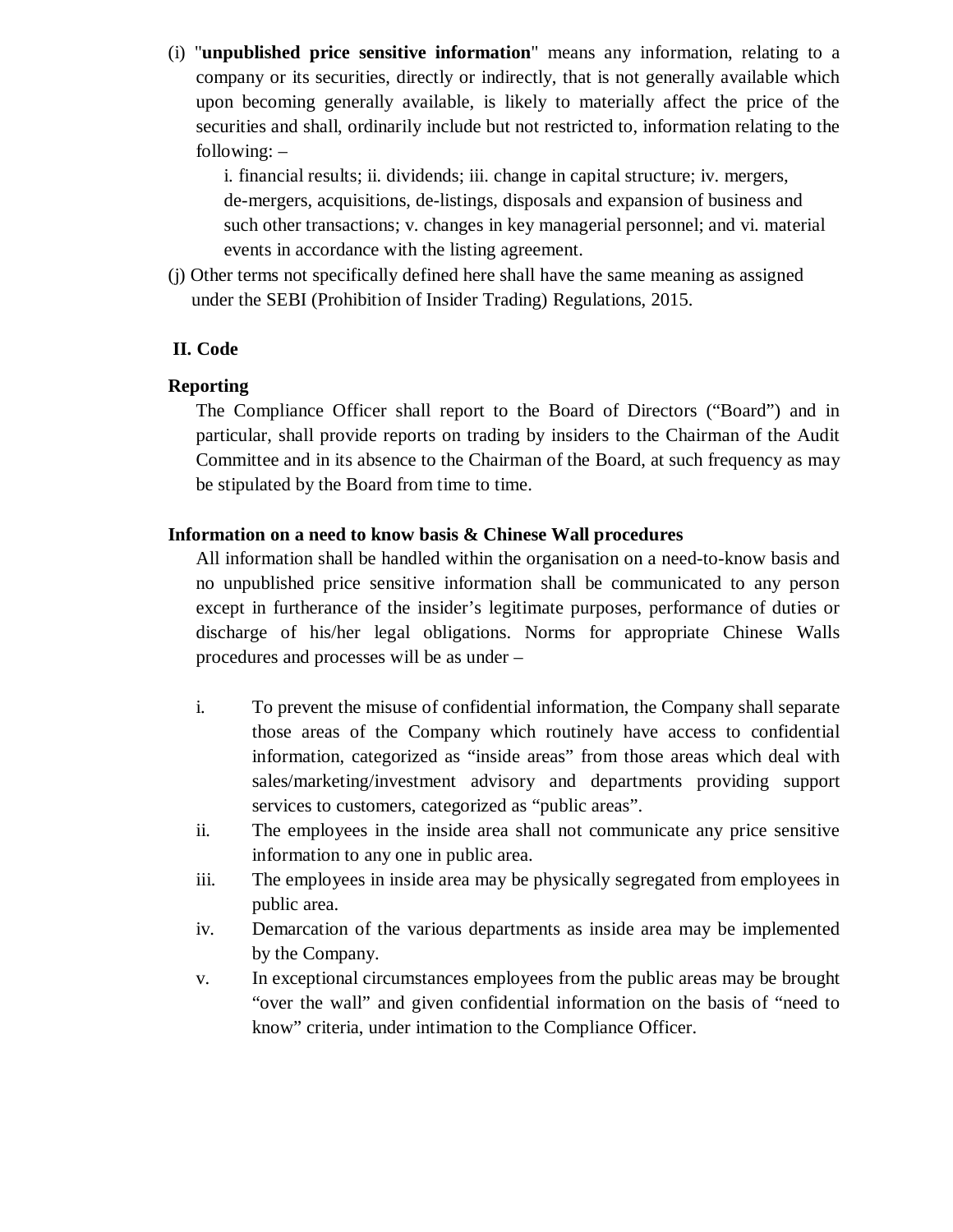#### **Designated Persons**

The Board of Directors shall in consultation with the Compliance Officer specify the designated persons to be covered by such Code on the basis of their role and function in the organisation. Due regard shall be had to the role and function of person to provide access to unpublished price sensitive information in addition to seniority and professional designation.

#### **Trading window**

Designated persons may execute trades subject to compliance with these Regulations. Towards this end, a notional trading window shall be used as an instrument for monitoring trading by the designated persons. The trading window shall be closed when the Compliance Officer determines that a designated person or class of designated persons can reasonably be expected to have possession of unpublished price sensitive information. Such closure shall be imposed in relation to such securities to which such unpublished price sensitive information relates. Designated persons and their immediate relatives shall not trade in securities when the trading window is closed.

The timing for re-opening of the trading window shall be determined by the Compliance Officer taking into account various factors including the unpublished price sensitive information in question becoming generally available and being capable of assimilation by the market, which in any event shall not be earlier than forty-eight hours after the information becomes generally available. The trading window shall also be applicable to any person having contractual or fiduciary relation with the Company, such as auditors, accountancy firms, law firms, analysts, consultants etc., assisting or advising the Company.

#### **Pre-clearance & trades**

When the trading window is open, trading by designated persons shall be subject to pre-clearance by the Compliance Officer, if the value of the proposed trade(s) is above a minimum threshold limit of Rs.10,00,000/- (Rupees Ten Lakh) in value over any calendar quarter, or such other limits as the Board may stipulate from time to time. No designated person shall apply for pre-clearance of any proposed trade if such designated person is in possession of unpublished price sensitive information even if the trading window is not closed. The Compliance Officer shall confidentially maintain a list as a "restricted list" as may be specified in the SEBI regulations which shall be used as the basis for approving or rejecting applications for pre-clearance of trades.

Prior to approving any trades, the Compliance Officer shall be entitled to seek declarations to the effect that the applicant for pre-clearance is not in possession of any unpublished price sensitive information. He shall also have regard to whether any such declaration is reasonably capable of being rendered inaccurate.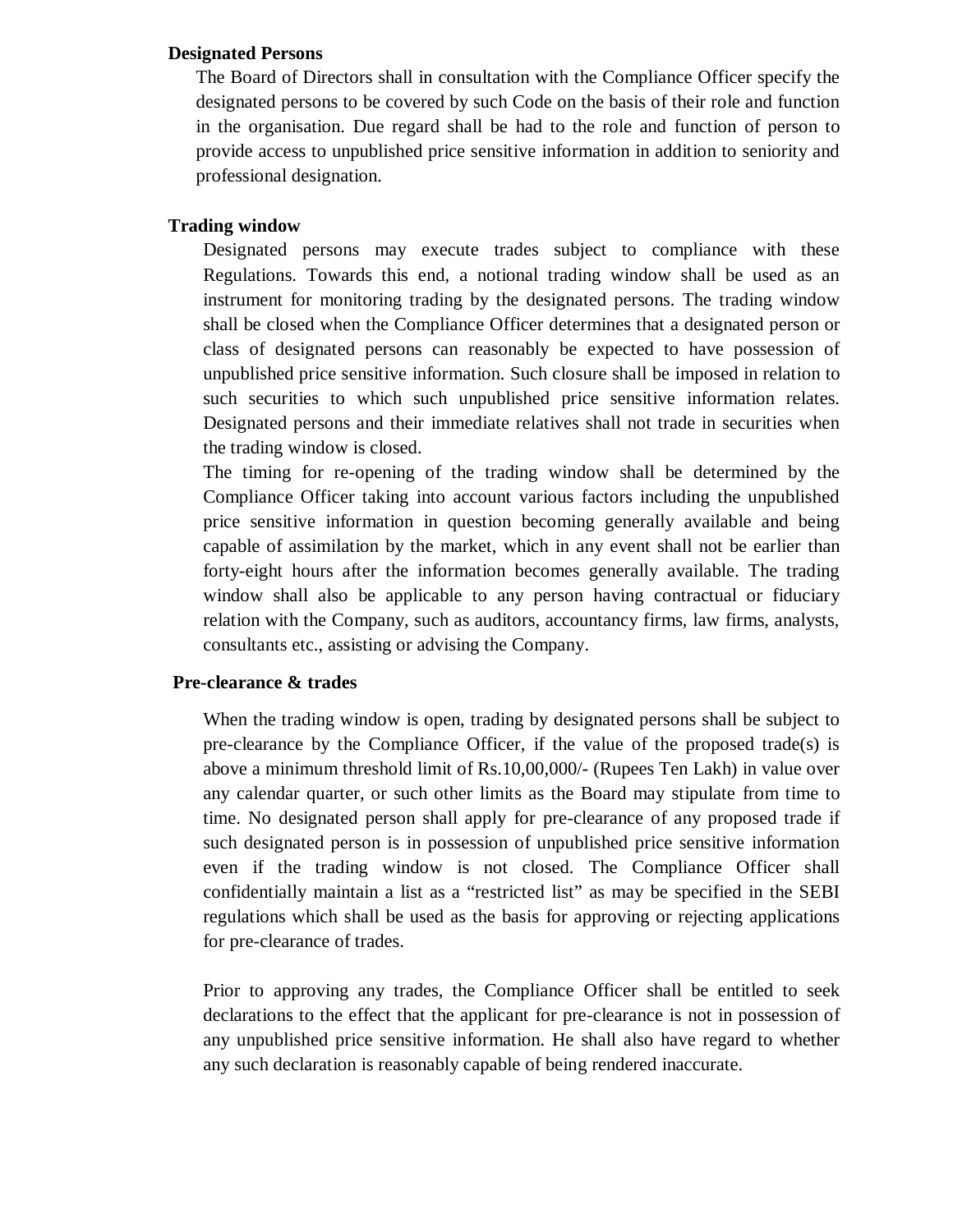Order in respect of securities shall be executed within seven (7) trading days after approval is granted by the Compliance Officer, failing which fresh pre-clearance would be needed for the trades to be executed. A designated person who is permitted to trade shall not execute a contra trade within a period of six (6) months following the prior transaction. Relaxation may be given from strict application of such restriction for reasons to be recorded in writing provided that such relaxation does not violate these Regulations. In the event, any such contra trade is executed, inadvertently or otherwise, in violation of such a restriction, the profits from such trade shall be liable to be disgorged for remittance to Securities and Exchange Board of India ('SEBI') for credit to the Investor Protection and Education Fund administered by SEBI under the Act.

## **Disclosure Responsibilities & formats**

# *Initial Disclosures of holdings*

Every promoter, key managerial personnel and director of the Company shall disclose in Form 'A' prescribed under the regulations, his holding of securities of the Company as on the date of these Regulations taking effect, to the Company within thirty (30) days of these Regulations taking effect;

Every person on appointment as a key managerial personnel or a director of the Company or upon becoming a promoter shall disclose in Form 'B' or such form as provided under the regulations, his holding of securities of the Company as on the date of appointment or becoming a promoter, to the Company, within seven (7) days of such appointment or becoming a promoter.

# *Continual Disclosures of trades*

Every promoter, employee and director of the Company shall disclose to the Company (Form C) the number of such securities acquired or disposed of within two (2) trading days of such transaction if the value of the securities traded, whether in one transaction or a series of transactions over any calendar quarter, aggregates to a traded value in excess of Rs.10,00,000/- (Rupees Ten lakh) or such other value as may be specified;

The Company shall within a period of two (2) working days from the date of receipt of such disclosures, inform the Stock Exchanges particulars of such trading.

 Other formats / disclosures, to monitor compliance with these Regulations would be as under –

- o Application-cum-undertaking for pre-clearance (Appendix-I)
- o Reporting on annual basis of holdings in securities by Designated Persons as on 31 March, latest by 10 April each year in Form 'E' or such form prescribed under the regulations.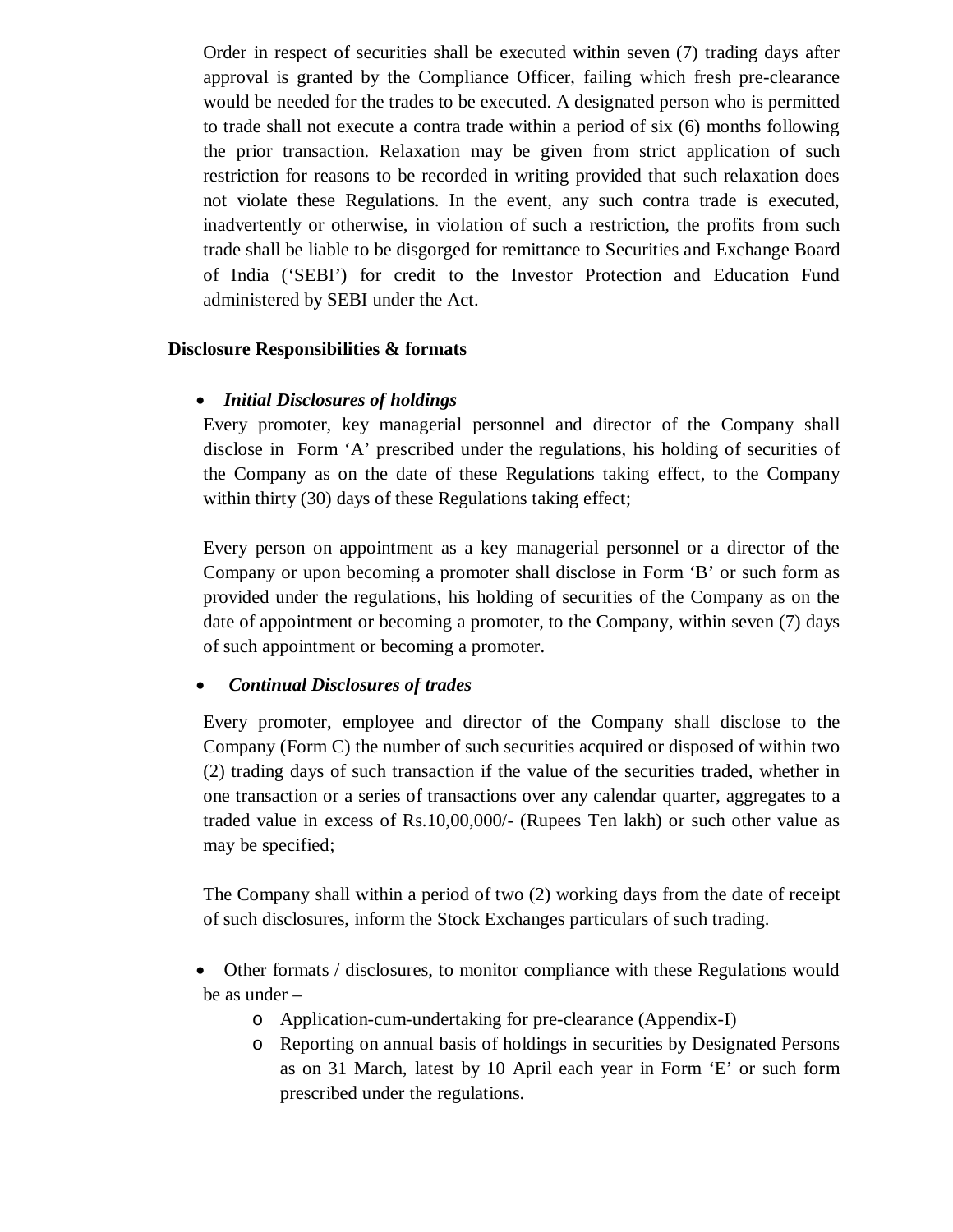# **Penalty for contravention of Code of Conduct**

- Any person to whom this code applies, who contravenes the Code will be liable to penalty and appropriate disciplinary action including remuneration freeze, suspension, dismissal etc. as may be decided by the Board in consultation with the Compliance Officer apart from punishment prescribed under regulations, disgorgement of profit as stipulated in the regulations and any other action under SEBI Act.
- The Company shall also report the contravention to SEBI.

# **Amendment**

This code is subject to review by the Board of Directors from time to time and in case of any modification in regulations, the provisions of this code shall stand modified accordingly so as to remain consistent with regulations.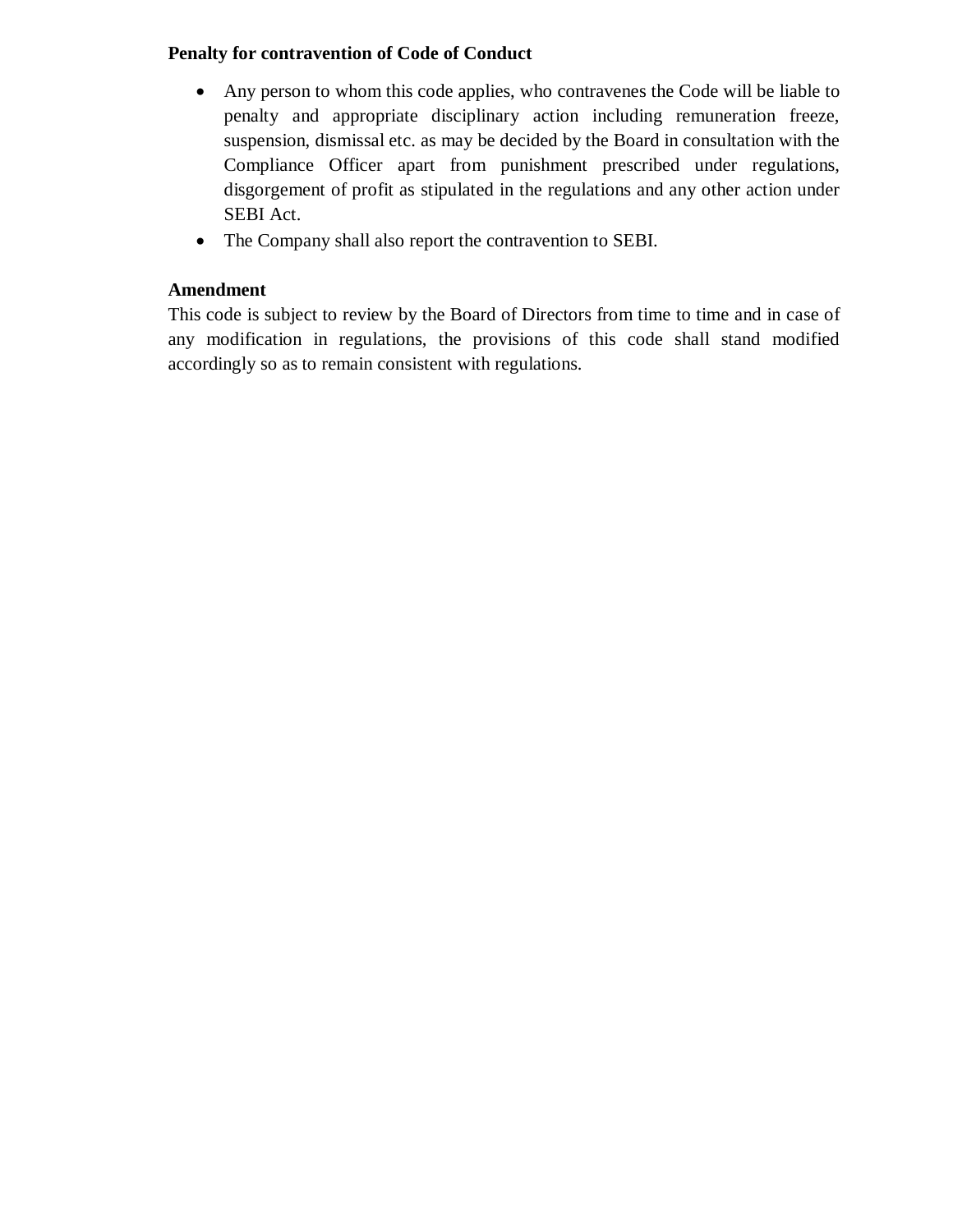## Appendix-I

1. Application-Cum-Undertaking for Pre-Clearance of Trade (For persons intending to trade in the securities of the company beyond the threshold limit)

## To

The Compliance Officer, South Asian Enterprises Limited

I intend to trade in securities of South Asian Enterprises Limited as per particulars given below:

| Name of designated person:  |  |
|-----------------------------|--|
|                             |  |
|                             |  |
| Name and Address of the DP: |  |

## I undertake that:

- I do not have any access or have not received any Unpublished Price Sensitive Information (UPSI) upto the date of signing of undertaking.
- In case, I receive any UPSI after the signing of the undertaking but before the execution of the transaction, I shall inform the Compliance Officer of the changed position and that I would completely refrain from trading in the securities till the time such information becomes public.
- I have not contravened the Code of Conduct for Regulation of Insider Trading as notified by the Company from time to time;
- I have made a full and true disclosure in the matter;
- Order in respect of securities shall be executed within one week after approval is granted by Compliance Officer, failing which I shall apply for pre-clearance again from the Compliance Officer;
- I shall not execute a contra trade for a minimum period of six months. If a contra trade is executed, inadvertently or otherwise, in violation of such a restriction, the profits from such trade shall be liable to be disgorged for remittance to SEBI for credit to the Investor Protection and Education Fund administered by SEBI under the Act;

I confirm having read the Code of Conduct for Regulation of Insider Trading framed by the Company and undertake to abide by the same.